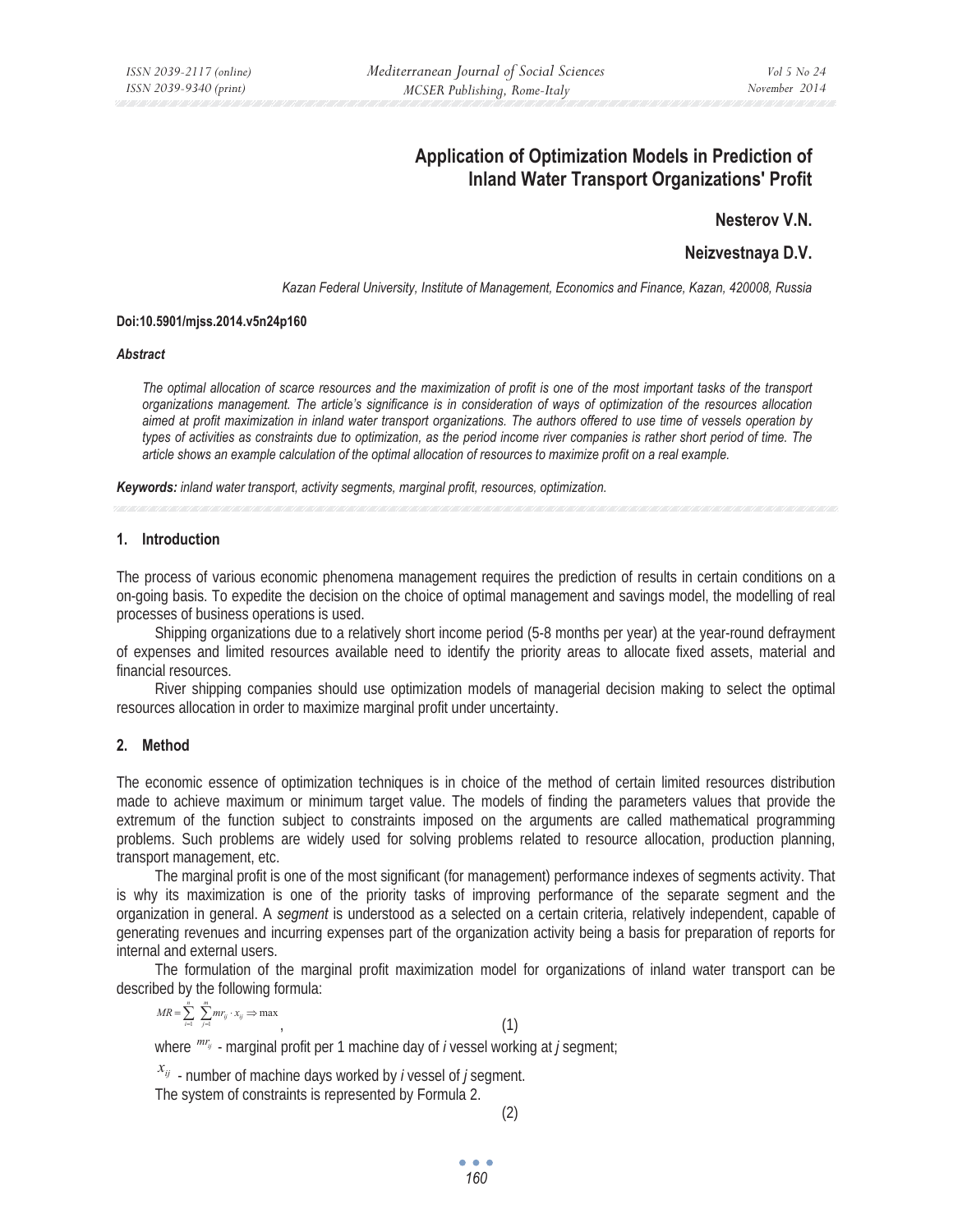$$
\label{eq:1} \begin{aligned} &\sum_{j=1}^n x_{ij} \leq T, \quad i=1,2,...,n,\\ &\sum_{i=1}^n b_{ij} \cdot x_{ij} \leq K_j, \quad j=1,2,...,m,\\ &\sum_{i=1}^n b_{ij} \cdot x_{ij} \geq L_j, \quad j=1,2,...,m,\\ &x_{ij} \geq 0,\\ &x_{ij} \quad \text{integral} \quad \text{-valued} \end{aligned}
$$

where  $T$  - the total time of *i* vessel operation in all areas of activities. For shipping companies it is limited to the navigation season, that is 200 days at an average;  $m$  - number of *segments*;  $b_{ij}^{i}$  carriage volume of *i* vessel at *j* segment per time unit;  $^{K_j}$ - minimal scope of work of *j* segment. For example, if you have contractual obligations to the contractor for freight services, sale of a certain volume of the extracted non-metallic building materials (NBM), etc.  $^{L_j}$  maximal limit of work of j segment. The limit, as a rule, is caused by a restricted demand for products, works, and services of inland water transport organizations. Determination of this limit is made on the basis of demand analysis or marketing researches.

Despite the possibility of splitting the argument expressed in machine days, it seems appropriate to impose constraints on argument integrality; since, practically, it is difficult to observe the vessels "transfer" from one activity to another within one shift.

It should be noted that the use of this model is advisable in cases when the same resources (in this case - river cargo vessels) may be used in several segments of the river company.

### **3. Result**

For illustration of the model of maximization of marginal profit of a shipping company through optimal timing of vessels on various segments let us consider the "Kamskaya rechnaya kompaniya" (Kama River Company) LLC.

The fixed assets of the Company include four push tugs of different powers and four barges of different carrying capacities. Specifications of crafts owned by "Kamskaya rechnaya kompaniya" LLC ("KRK" LLC.) are presented in Table 1.

| Tua name         | Power, h.p. | Barge name   | Carrying capacity, t |
|------------------|-------------|--------------|----------------------|
| Dunaysky 43      | 1340        | Barzha-81300 | 5000                 |
| OT-816           | 800         | Barzha-422   | 4460                 |
| Mekhanik Grafsky | 800         | Barzha-423   | 4460                 |
| Volgar-34        | 740         | Barzha-1624  | 3750                 |

**Table 1.** Specification of the crafts owned by "KRK" LLC

The management of the organization faces the task of optimal timing of the vessels in each of the following business segments:

- Transportation of NBM extracted at own expense;

- Transportation of other cargoes (timber);
- Vessel lease.

The limitation of "Kamskaya rechnaya kompaniya" LLC scope of activities caused by a deficiency of the following parameters:

- Limitation of the navigation season, constituting 200 days at an average;
- Limitation of crafts (vessels) available four tugs with barges.

Thus, the organization during the navigation season has 800 machine days ( 200\*4 ).

In addition, the demand research and analysis of concluded contracts revealed lower and upper limits of the segments scopes.

- 1. The company has signed contracts for the supply of NBM in the amount of 115 thousand tons before the navigation season. The materials are extracted in Sakony village located at a distance of 172 km from Kazan. The projected maximum volume of NBC extraction during the navigation season will be 312 thousand tons.
- 2. Timber cargo transportation market research revealed that the maximum possible amount of carriage will be 70 thousand tons.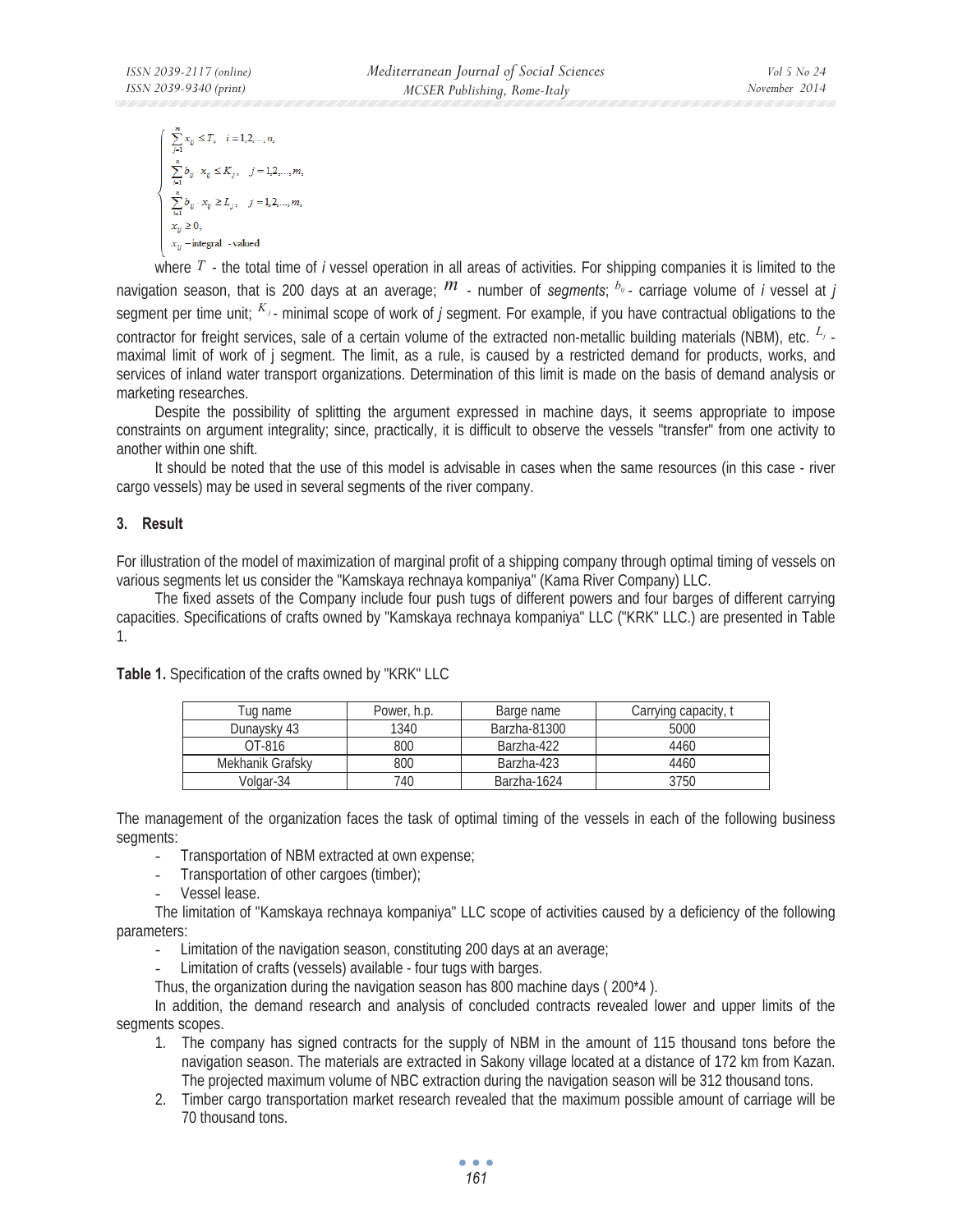Estimated data on probable volume of different types of cargo transportation in unit time are shown in Table 2.

**Table 2.** Crafts' producing capacity in unit time

| Vessel No. | <b>Segments</b><br>Crafts        | Delivery of NBM extracted, t | Other cargo transportation, t |
|------------|----------------------------------|------------------------------|-------------------------------|
|            | Segment No.                      |                              |                               |
|            | push tug Dunaysky 43, barge      | 653.7                        | 381.2                         |
|            | push tug OT-816, barge           | 550.62                       | 319.87                        |
|            | push tug Mekhanik Grafsky, barge | 550.62                       | 319.87                        |
|            | push tug Volgar-34, barge        | 559.7                        | 336.33                        |

The data on vessel marginal profit obtained from different segments of activity per one machine day are presented in Table 3.

**Table 3.** Crafts' marginal profit in unit time tous.RUR/machine days

| Vessel No. | <b>Segments</b><br>Crafts        | Delivery of NBM extracted | Other cargo transportation | Lease |
|------------|----------------------------------|---------------------------|----------------------------|-------|
|            | Segment No.                      |                           |                            |       |
|            | push tug Dunaysky 43, barge      |                           | 29.5                       |       |
|            | push tug OT-816, barge           | 28.5                      |                            |       |
|            | push tug Mekhanik Grafsky, barge |                           |                            | 1 ′າ  |
|            | push tug Volgar-34, barge        |                           |                            |       |

An optimization model of timing of vessels owned by "Kamskaya Rechnaya Kompaniya" LLC is constructed according types of activities on the basis of the original data.

The objective function of marginal profit maximization will be as follows:

 $MR = 31 \cdot x_{1,1} + 29.5 \cdot x_{1,2} + 15 \cdot x_{1,3} + 28.5 \cdot x_{2,1} + 27 \cdot x_{2,2} + 12 \cdot x_{2,3} + 29 \cdot x_{3,1} + 28 \cdot x_{3,2} +$ 

 $+12 \cdot x_{3,3} + 29 \cdot x_{4,1} + 27 \cdot x_{4,2} + 11 \cdot x_{4,3} \implies \text{max}$ 

Let us present the constraints by the following system of inequalities:

```
x_{1,1}\, + x_{1,2}\, + x_{1,3} \, \leq 200\,,x_{2,1}+x_{2,2}+x_{2,3}\leq 200 ,
 x_{3,1} + x_{3,2} + x_{3,3} \le 200,
 x_{4,1} + x_{4,2} + x_{4,3} \le 200,
115000 \le 653.7 \cdot x_{1,1} + 550 \cdot x_{2,1} + 550 \cdot x_{3,1} + 559.7 \cdot x_{4,1} \le 312000,
381,2 \cdot x_{1,2} + 319,87 \cdot x_{2,2} + 319,87 \cdot x_{3,2} + 336,33 \cdot x_{4,2} \le 70000,
 x_{ij} \geq 0,
 x_{ij} – integral - valued
 i \in [1,4]j\in [1,3]
```
The constructed matrices and the results of optimization are shown in Tables 4-6.

**Table 4.** Crafts' producing capacity. bij matrix tones/machine days

| Segments<br>Crafts                     | Delivery of NBM extracted, t | Other cargo transportation, t | Lease, days |
|----------------------------------------|------------------------------|-------------------------------|-------------|
| push tug Dunaysky 43, barge            | 653.7                        | 381.2                         |             |
| push tug OT-816, barge                 | 550.62                       | 319.87                        |             |
| push tug Mekhanik Grafsky, barge       | 550.62                       | 319.87                        |             |
| push tug Volgar, barge                 | 559.7                        | 336.33                        |             |
| Total scope of activity of segment j   | 311724                       | 64294                         | 62          |
| Minimal scope of activity of segment j | 115000                       |                               |             |
| Maximal scope of activity of segment j | 312000                       | 70000                         |             |

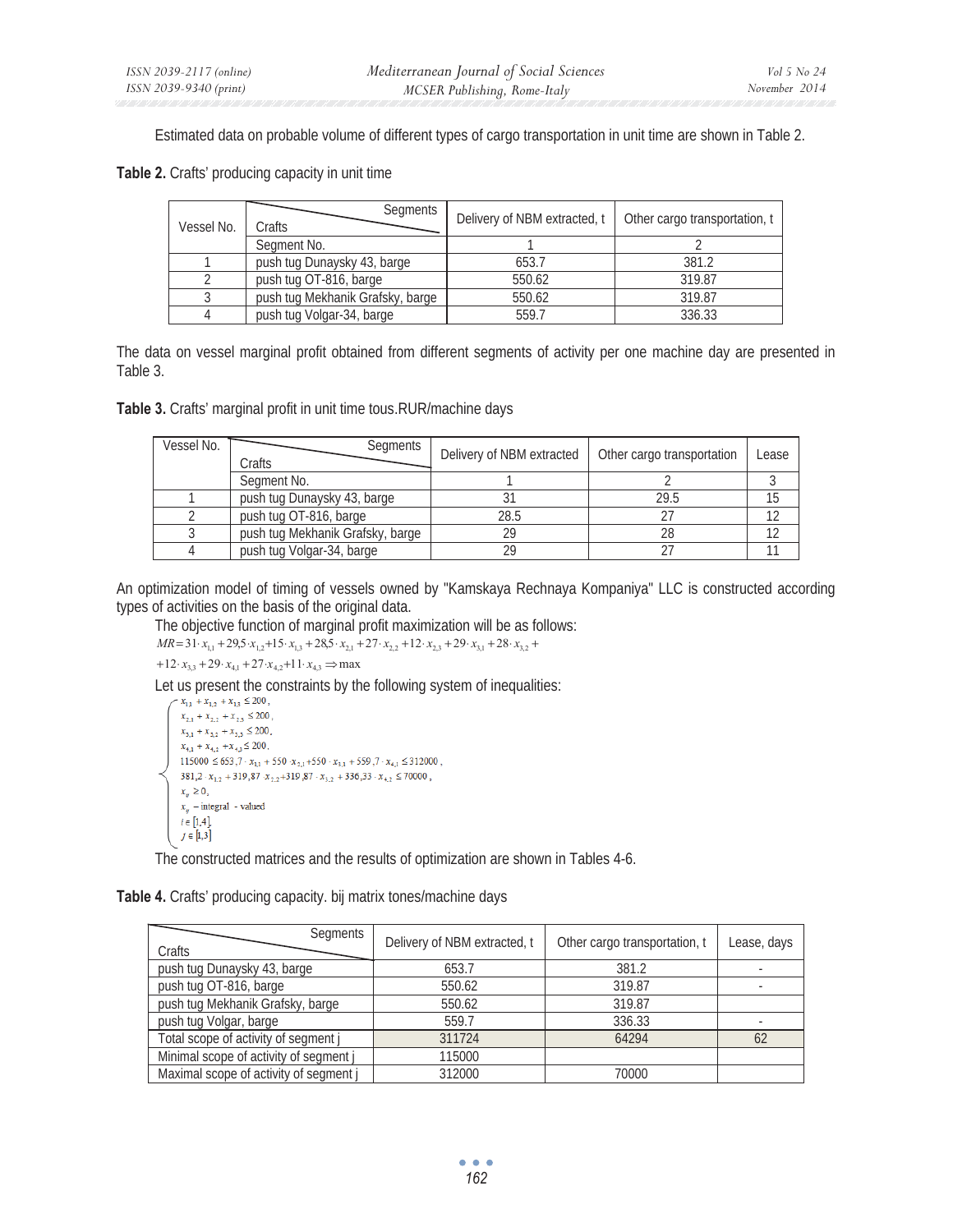| Vessel No. | Segments<br>Crafts               | Delivery of NBM extracted | Other cargo transportation | Lease |
|------------|----------------------------------|---------------------------|----------------------------|-------|
|            | Segment No.                      |                           |                            |       |
|            | push tug Dunaysky 43, barge      |                           | 29.5                       |       |
|            | push tug OT-816, barge           | 28.5                      |                            |       |
|            | push tug Mekhanik Grafsky, barge |                           |                            |       |
|            | push tug Volgar-34, barge        |                           |                            |       |

**Table 5.** Marginal profit in unit time. mrij matrix thous.RUR/machine days

**Table 6.** Crafts' time of work. xij matrix

|                                  | Segments Delivery of NBM | Other cargo    |       | Total time of vessel | Maximal time of vessel |
|----------------------------------|--------------------------|----------------|-------|----------------------|------------------------|
| Crafts                           | extracted                | transportation | Lease | operation, days      | operation, days        |
| push tug Dunaysky 43, barge      | 138                      |                | 62    | 200                  | 200                    |
| push tug OT-816, barge           | 194                      |                |       | 200                  | 200                    |
| push tug Mekhanik Grafsky, barge |                          | 195            |       | 200                  | 200                    |
| push tug Volgar, barge           | 200                      |                |       | 200                  | 200                    |

### **4. Conclusions**

According to the results of the analysis, providing the most optimal time allocation of vessels operation by segments, the maximum profit margin calculated according to the formula 1 amounts to 22 304 thousand rubles. In this case, all push tugs will be busy transporting the extracted NBM. The push tug "Volgar" will be busy in this segment for the entire period of the navigation season. The tugs "Dunaysky-43" and OT -816 will be also engaged the most of navigation time in this segment - 138 days and 194 days, respectively. The tug "Mekhanik Grafsky" most of the navigation time (195 days) will be busy with the transportation of other cargoes, and 5 days - with the transportation of NBM. It is advisable to offer the most powerful vessel "Dunaysky 43" for lease for 62 days. The volume of transported NBM will amount to 311,724 tons. The volume of other cargo will be 64,294 tons with the planned level of demand.

Thus, economic-mathematical modelling can help inland water transport organizations to optimize the vessels work by the types of activities, which will maximize profits.

### **References**

Asay, H.S., Libby, R., Rennekamp, K. (2013) Do features that associate management with the message increase the persuasiveness of disclosures? Working Paper, The University of Iowa, Cornell University, University of Illinois at Urbana-Champaign.

Blume L., Simon C.P. Mathematics for economists. W.W. Norton & Company, 1994. - 898 p.

- Bamber, L.S., Jiang, J., Petroni, K.R., Wang, I.Y. Comprehensive income: Who's afraid of performance reporting? (2010) Accounting Review*,* 85 (1), pp. 97-126.
- Barua, A., Lin, S., Sbaraglia, A.M. Eaming management using discontinued operations (2010) Accounting Review, 85 (5), pp. 1485- 1509.
- Battini, D., Boysen, N., Emde, S. Just-in-Time supermarkets for part supply in the automobile industry (2013) Journal of Management Control*,* 24 (2), pp. 209-217.
- Safiullin L.N., Shaidullin R.N., Ulesov D.N., Shigabieva A.M. Essential features of small and medium business. Life Science Journal 2014; 11(6s): 392 – 395.
- Berger, P.G., Hann, R.N. Segment profitability and the proprietary and agency costs of disclosure (2007) Accounting Review*,* 82 (4), pp. 869-906.
- Kaspina Rosa Grigoryevna, Khapugina Lyudmila Sergeevna, Zakirov Elmir Akdasovich Employment of activity-based costing in the process of company business model generation // Life Science Journal, 2014; 11(8s). - Pp. 356-359.
- Botosan, C.A., Harris, M.S. Motivations for a change in disclosure frequency and its consequences: An examination of voluntary quarterly segment disclosures (2000) Journal of Accounting Research*,* 38 (2), pp. 329-353.
- Gallyamova D. Kh. (2014). Development of Globalization in the Modern Economy // World Applied Sciences Journal 30 (9): pp. 1160-1165.
- Brynzér, H., Johansson, M.I. Design and performance of kitting and order picking systems (1995) International Journal of Production Economics*,* 41 (1-3), pp. 115-125.
- Díaz-Madroñero, M., Mula, J., Peidro, D. A review of discrete-time optimization models for tactical production planning (2014) International Journal of Production Research 52 (17), pp. 5171-5205.